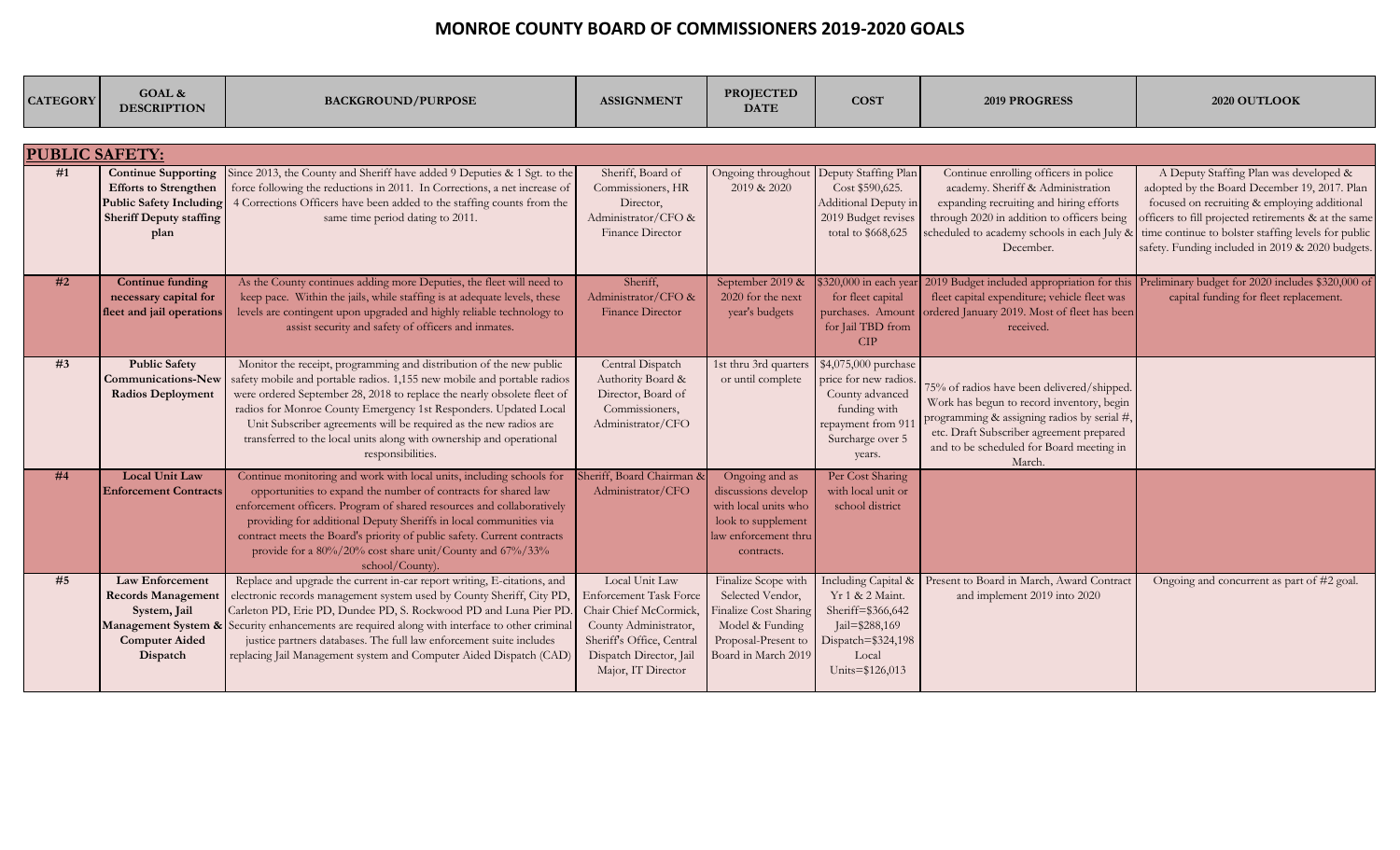| <b>CATEGORY</b> | <b>GOAL &amp;</b><br><b>DESCRIPTION</b>                                                                                                  | <b>BACKGROUND/PURPOSE</b>                                                                                                                                                                                                                                                                                                                                                                                                                                                                                                                                                                                                                                                                                       | <b>ASSIGNMENT</b>                                                                                                                                                           | <b>PROJECTED</b><br><b>DATE</b>                                                                       | <b>COST</b>                                                                                                                                                                                                             | <b>2019 PROGRESS</b>                                                                                                                                                                                                                                                                                                                                                                                                                            | 2020 OUTLOOK |
|-----------------|------------------------------------------------------------------------------------------------------------------------------------------|-----------------------------------------------------------------------------------------------------------------------------------------------------------------------------------------------------------------------------------------------------------------------------------------------------------------------------------------------------------------------------------------------------------------------------------------------------------------------------------------------------------------------------------------------------------------------------------------------------------------------------------------------------------------------------------------------------------------|-----------------------------------------------------------------------------------------------------------------------------------------------------------------------------|-------------------------------------------------------------------------------------------------------|-------------------------------------------------------------------------------------------------------------------------------------------------------------------------------------------------------------------------|-------------------------------------------------------------------------------------------------------------------------------------------------------------------------------------------------------------------------------------------------------------------------------------------------------------------------------------------------------------------------------------------------------------------------------------------------|--------------|
|                 | <b>ECONOMIC DEVELOPMENT:</b>                                                                                                             |                                                                                                                                                                                                                                                                                                                                                                                                                                                                                                                                                                                                                                                                                                                 |                                                                                                                                                                             |                                                                                                       |                                                                                                                                                                                                                         |                                                                                                                                                                                                                                                                                                                                                                                                                                                 |              |
| #1              | <b>Monroe County Link</b><br>Plan                                                                                                        | Monitor and support efforts as the plan is being implemented under the<br>Plan Pillars. As actions are developing for projects, support the projects<br>through dialogue with local communities. Consider additional funding<br>for action steps being taken to implement the plan in the County. Ideas<br>include providing annual financial resources for support of targeted plan<br>pillar actions, i.e. signage at major interchanges of I-75 in partnership<br>with local communities & other organizations.                                                                                                                                                                                              | <b>Business Development</b><br>Corporation,<br>Planning/Community<br>Engagement, EDC,<br>Administrator/CFO                                                                  | Ongoing throughout<br>2019-2020                                                                       | $$40,000/year$ for 5<br>vears to fund balance<br>of implementation<br>plan's budget.                                                                                                                                    | Pillar Teams working throughout the year to<br>implement plan and develop ongoing<br>strategies and programs for each of the<br>pillars. 5 Pillar Teams created with 50+<br>community & business leaders on the teams.<br>County leading Image & Brand Pillar thru<br>Administrator/CFO.                                                                                                                                                        |              |
| #2              | <b>Continue Support for</b><br>forums on local<br>government economic<br>development efforts                                             | Through support to the Business Development Corporation, help<br>provide resources, subject matter experts and staff resources to plan,<br>coordinate and host the educational sessions. At these forums, promote<br>the County's economic development efforts and the value of the<br>Developers Streamlining Guide and advancing site ready initiatives as a<br>pillar of Monroe County Link Plan.                                                                                                                                                                                                                                                                                                            | <b>Business Development</b><br>Corporation, Planning,<br><b>Economic Development</b><br>Corporation,<br>Administrator/CFO                                                   | At least annually                                                                                     | No additional cost<br>identified at this<br>time. BDC sponsors<br>workshops                                                                                                                                             | On-line site selector tool developed and set<br>up to begin with 8 target area parcels<br>included in I-75 corridor plan. Includes key<br>data on each parcel for developer click to<br>access.                                                                                                                                                                                                                                                 |              |
| #3              | Support economic<br>development projects<br>as the projects are<br>going through<br>approvals at local<br>governments                    | Provide support from County Governing Board and individual<br>Commissioners to projects/potential projects in respective districts.<br>Communicate with local government officials the value of projects for<br>jobs, commerce and enhanced tax base for public services.                                                                                                                                                                                                                                                                                                                                                                                                                                       | <b>Board of Commissioners,</b><br>Administrator/CFO,<br><b>Business Development</b><br>Corporation                                                                          | Ongoing as projects<br>are announced and<br>moving through<br>approval/zoning/<br>permitting process. | No additional cost<br>identified at this<br>time.                                                                                                                                                                       | Known Projects in queue:<br>. Shunli Steel Plant. Currently in Erie with<br>options for 16.8 acres of land at Port of<br>Monroe property for potential \$60 Million<br>investment.<br>2. N. Telegraph (former Nike Missile site)<br>warehouse/logistics proposal.<br>3. I-75 reconstruction in City; Close Elm<br>Avenue interchange & design new Front<br>Street interchange, moving south for safety<br>& economic development opportunities. |              |
| #4              | <b>Continue Developing</b><br>and Deploying a<br>County GIS as a Shared<br>Resource/Tool with all<br><b>Local Units of</b><br>Government | Through coordinated work of several County Departments, the basic<br>base parcel mapping phase of the database is complete. Lead efforts to<br>bring in other partners to share resources and data and avoid duplicate<br>efforts. Promote one GIS solution for Monroe County and all local units<br>of government. Include continued sharing of ortho-image digital<br>photography (pictometry) and the next generation data from pictometry.<br>Once County completes its work, convene strategic discussion outline<br>with other units of government beginning with City. Apply for grant<br>funding to install data storage server farm through Michigan Treasury<br>Competitive Grant Assistance Program. | Working group of<br><b>Equalization Director, IT</b><br>Director, GIS Specialist,<br>Community Planning &<br>Engagement Director,<br>Administrator/CFO,<br>County Treasurer | 2nd-3rd quarter 2019                                                                                  | To date: for parcel<br>base mapping<br>services direct cost<br>\$80,000<br>Set up GIS<br><b>Enterprise Server</b><br>format and public<br>Web Facing \$10,800<br>All other costs<br>indirect in staff &<br>Intern time. | Continuing work on plans to lead on local<br>units gaining full access to GIS mapping<br>tool. Drafted document for Inter-<br>Governmental Agreement as framework to<br>share and update database going forward<br>among County and all local units.<br>State failed to fund Competitive Grant<br>Program in 2019 so alternative needed to<br>fund server farm and initial user licenses for<br>each agency.                                    |              |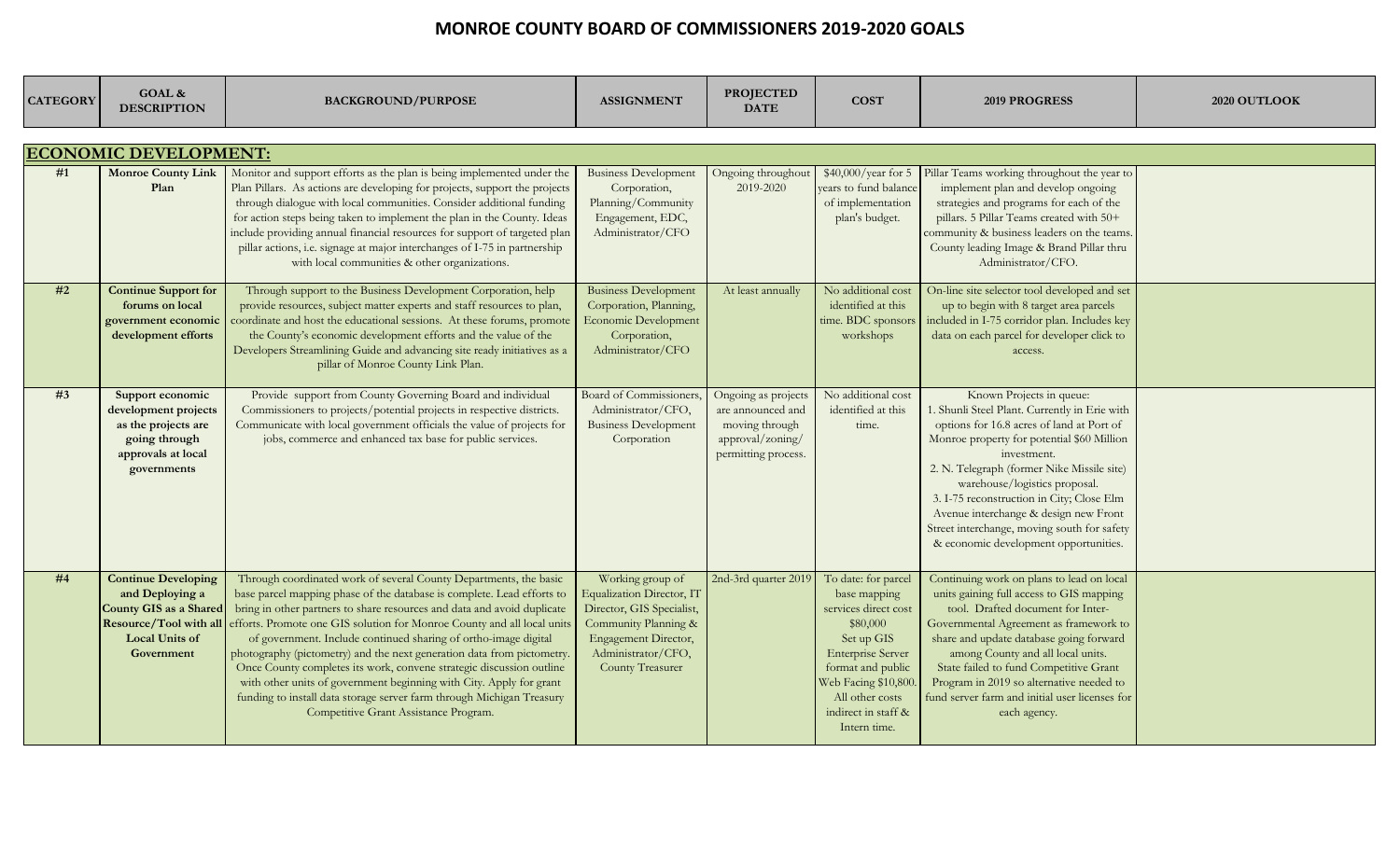| <b>CATEGORY</b> | GOAL &<br><b>DESCRIPTION</b> | <b>BACKGROUND/PURPOSE</b>                                                                                                                    | <b>ASSIGNMENT</b>                                    | <b>PROJECTED</b><br><b>DATE</b>     | <b>COST</b>                     | <b>2019 PROGRESS</b>                                                                                                                                                   | 2020 OUTLOOK                                                                                    |
|-----------------|------------------------------|----------------------------------------------------------------------------------------------------------------------------------------------|------------------------------------------------------|-------------------------------------|---------------------------------|------------------------------------------------------------------------------------------------------------------------------------------------------------------------|-------------------------------------------------------------------------------------------------|
|                 |                              |                                                                                                                                              |                                                      |                                     |                                 |                                                                                                                                                                        |                                                                                                 |
| #5              | JR Whiting Plant             | Continue monitoring and assisting as needed with the redevelopment of<br>the site following the plant demolition that is on-going.           | BDC, Board of<br>Commissioners,<br>Administrator/CFO |                                     | No public funds at<br>this time | County Board provided letter of support for<br>sale of property to Forsite Development.<br>Sale is pending before MPSC. Post sale<br>efforts will be led by developer. | No action. Private Developer is abating site and<br>preparing for demolition and redevelopment. |
| #6              | Soybean/Food                 | Monitor efforts and promotion of County as the BDC continues to                                                                              | Planning, Spartan                                    | <b>TBD</b>                          | Grant funds paid for            |                                                                                                                                                                        |                                                                                                 |
|                 | <b>Processing Facility</b>   | support efforts to attract this type of investment or a similar type of food Agriculture, BDC & Board                                        |                                                      |                                     | feasibility study               |                                                                                                                                                                        |                                                                                                 |
|                 |                              | processing plant/project. Consider as an alternative to soybean                                                                              | of Commissioners                                     |                                     | along with in-kind              |                                                                                                                                                                        | <b>TBD</b>                                                                                      |
|                 |                              | production in the County, promotion of hemp fiber agricultural product                                                                       |                                                      |                                     | labor/time of BDC,              |                                                                                                                                                                        |                                                                                                 |
|                 |                              | for farming.                                                                                                                                 |                                                      |                                     | County                          |                                                                                                                                                                        |                                                                                                 |
|                 |                              | CAPITAL OUTLAY-INVESTMENTS-INFORMATION TECHNOLOGY:                                                                                           |                                                      |                                     |                                 |                                                                                                                                                                        |                                                                                                 |
| #1              | <b>ERP</b> System            | Continue implementation to replace/convert legacy software systems                                                                           | Administrator/CFO, HR                                | Payroll & HR                        |                                 | Payroll and HR application package selected                                                                                                                            |                                                                                                 |
|                 | <b>Upgrade of Financial</b>  | with ones specifically designed for public sector financial systems and                                                                      | Director, Finance                                    | applications 1st-2nd                |                                 | and currently in implementation, data                                                                                                                                  |                                                                                                 |
|                 | Management/                  | capable of supporting the County's complex finances. These core                                                                              | Director, IT Director,                               | quarter 2019                        |                                 | conversion phase and testing phase.                                                                                                                                    |                                                                                                 |
|                 | <b>Accounting System</b>     | applications support mission critical operations for payroll and integrated                                                                  | Central Office staff & key                           | Financial                           | \$250,000                       | Acceptance testing and database testing on-                                                                                                                            |                                                                                                 |
|                 |                              | with an HR/Benefit management application. All software applications                                                                         | users                                                | Management &                        |                                 | going and parallel with legacy payroll runs.                                                                                                                           |                                                                                                 |
|                 |                              | must be compatible for file conversions/uploads as part of standard<br>operations across the enterprise.                                     |                                                      | Accounting                          |                                 |                                                                                                                                                                        |                                                                                                 |
|                 |                              |                                                                                                                                              |                                                      | applications 3rd-4th                |                                 |                                                                                                                                                                        |                                                                                                 |
| #2              | <b>IT Infrastructure</b>     | Replace the County IT voice and data network hardware and software                                                                           | IT Director/                                         | Scalable                            | \$143,009/Yr./5Yrs              | Board approved purchase installment loan                                                                                                                               |                                                                                                 |
|                 | Upgrade                      | including all switches, routers and firewalls to enhance network security                                                                    | Administrator/CFO                                    | implementation                      | Total \$715,045                 | January 8. Equipment ordered from vendor                                                                                                                               |                                                                                                 |
|                 |                              | and reliability. The life expectancy of the investment in the infrastructure                                                                 |                                                      | throughout 2019                     |                                 | January 9. Project Kick-off meeting held                                                                                                                               |                                                                                                 |
|                 |                              | is 10 years and will meet all security standards for FBI and MSP<br>encryption safeguards. Project will strengthen cyber security protective |                                                      | beginning in 1st                    |                                 | January 24.                                                                                                                                                            |                                                                                                 |
|                 |                              | efforts of data while protecting against hacking/network threats.                                                                            |                                                      | quarter with<br>completion expected |                                 |                                                                                                                                                                        |                                                                                                 |
|                 |                              |                                                                                                                                              |                                                      | in 3rd quarter                      |                                 |                                                                                                                                                                        |                                                                                                 |
|                 |                              |                                                                                                                                              |                                                      |                                     |                                 |                                                                                                                                                                        |                                                                                                 |
| #3              | <b>IT Modernization</b>      | Replace 40-60 desktop and laptop PC's throughout the organization to                                                                         | IT Director/ Department                              | Implementation                      | \$40-\$50,000                   | Projects included in CCO funding and                                                                                                                                   |                                                                                                 |
|                 | Program                      | keep operations efficient and reduce technology downtime.                                                                                    | Head/                                                | throughout 2019                     |                                 | departmental budgets                                                                                                                                                   |                                                                                                 |
|                 |                              | Move additional data servers to second data center to further mitigate                                                                       | Administrator/CFO                                    | beginning in 1st                    | \$50,000                        |                                                                                                                                                                        |                                                                                                 |
|                 |                              | risk from server concentration.<br>Continue work on virtualizing data networking and creating redundancy                                     |                                                      | quarter.                            |                                 |                                                                                                                                                                        |                                                                                                 |
|                 |                              | in data operations and storage.                                                                                                              |                                                      |                                     | \$50,000                        |                                                                                                                                                                        |                                                                                                 |
|                 |                              | Replace Sheriff's Office electronic records storage with upgraded and                                                                        |                                                      |                                     |                                 |                                                                                                                                                                        |                                                                                                 |
|                 |                              | lower overall operational cost to operate and maintain.                                                                                      |                                                      |                                     | \$85,000                        |                                                                                                                                                                        |                                                                                                 |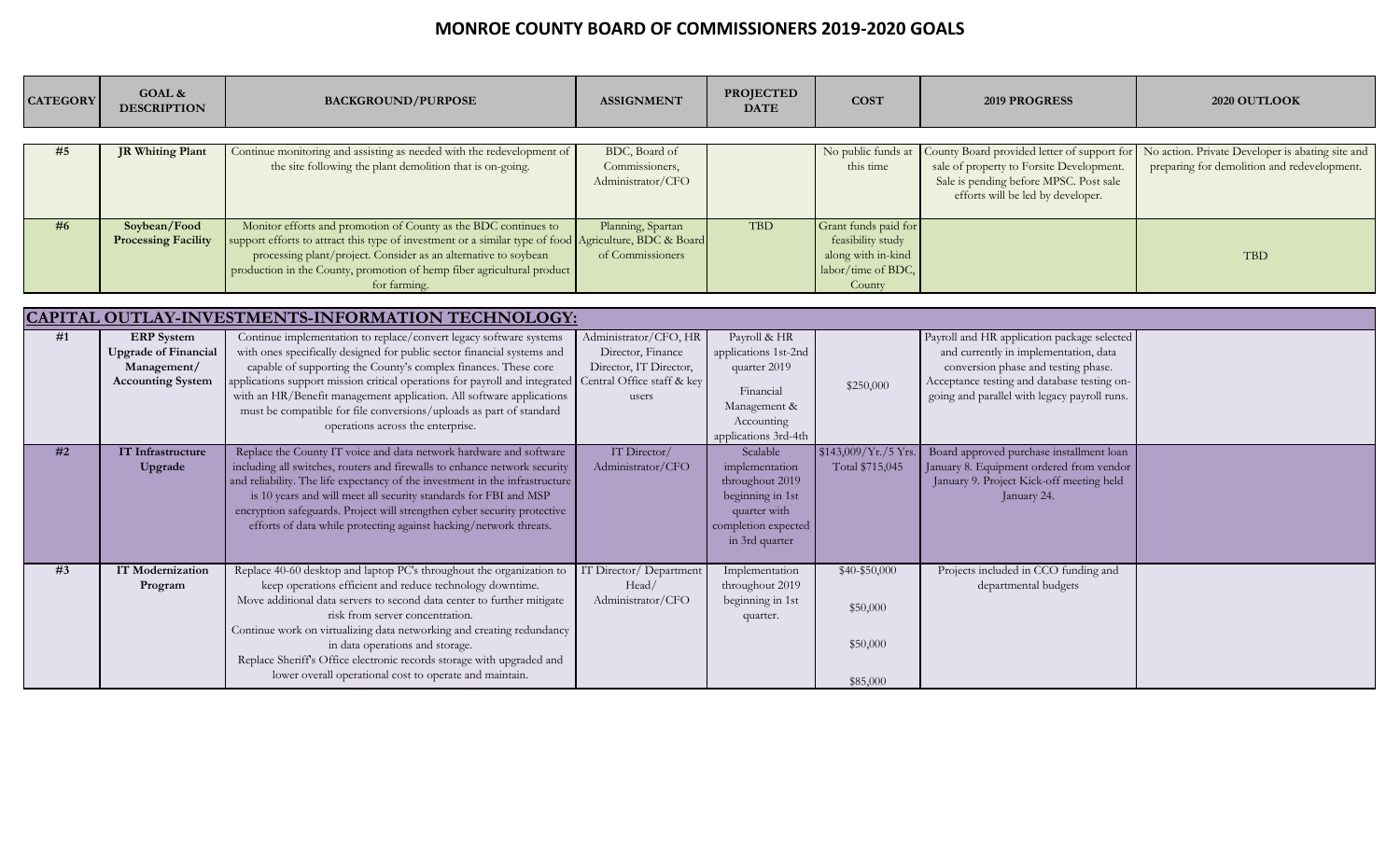| <b>CATEGORY</b> | GOAL &<br><b>DESCRIPTION</b> | <b>BACKGROUND/PURPOSE</b> | ASSIGNMENT | <b>PROIECTED</b><br><b>DATE</b> | <b>COST</b> | <b>2019 PROGRESS</b> | 2020 OUTLOOK |
|-----------------|------------------------------|---------------------------|------------|---------------------------------|-------------|----------------------|--------------|
|                 |                              |                           |            |                                 |             |                      |              |

|    | <b>CAPITAL INVESTMENTS-FACILITIES:</b>                  |                                                                                                                                                                                                                                                                                                                                             |                                                                                              |                                                                                    |                                                                                               |                                                                                                                                                                   |  |
|----|---------------------------------------------------------|---------------------------------------------------------------------------------------------------------------------------------------------------------------------------------------------------------------------------------------------------------------------------------------------------------------------------------------------|----------------------------------------------------------------------------------------------|------------------------------------------------------------------------------------|-----------------------------------------------------------------------------------------------|-------------------------------------------------------------------------------------------------------------------------------------------------------------------|--|
| #1 | <b>Facility Roof Funding</b>                            | Continue to fund the replacement of roof systems most in need of<br>replacement. Key facilities to be scheduled up next include 51 S.<br>Macomb, Museum and mechanical roof area of jail, Animal Control.<br>Fund a major roof replacement annually over the next 5 years.                                                                  | Administrator/CFO,<br>Finance Director &<br><b>Facility Managers</b>                         | 2nd quarter 2019<br>2nd quarter 2020                                               | \$75,000/year                                                                                 |                                                                                                                                                                   |  |
| #2 | <b>Courthouse Exterior</b>                              | The exterior preservation work including the original 1880 structure with<br>steeple and masonry is included in scope of work. Lighting of steeple will<br>be upgraded to LED fixtures. Work also includes the east and southwest<br>wings of the courthouse structure and the masonry will be cleaned,<br>caulked where needed and sealed. | Operations Coordinator,<br>Contractor,<br>Administrator/CFO                                  | 2nd quarter 2019                                                                   | Facility exterior<br>\$134,676                                                                | Project RFP issued fall 2018. Contractor<br>letter of intent. Includes Historic sections of<br>Courthouse & East & Southwest wings of<br>facility.                |  |
| #3 | <b>Capital Planning for</b><br>Dormitory<br>Maintenance | As the facility nears its 20 year life, the exterior covering will need to be<br>replaced. The cost needs to be planned for and can be done by<br>designating funds annually to fund the project. A 3-4 year window of<br>time needs to be planned to set aside funds.                                                                      | Jail Administrator &<br>Administrator/CFO                                                    | Develop updated cost<br>estimates for 2019 & Both structures labor<br>2020 budgets | Years 2019-2022<br>& materials \$1.265<br>Million                                             | Pricing is updated and funding outline<br>would include combination of Dormitory<br>Fund Balance and GF Fund Balance.                                             |  |
| #4 | <b>Capital Improvement</b><br>Program 2019-2020         | Implement and Complete all projects on the two (2) year CIP program.<br>Eight (8) projects in 2019 for estimated cost of \$261,000 and seven (7)<br>project included in 2020 for estimate cost of \$260,000.                                                                                                                                | Administrator/CFO,<br>Department Head,<br>Finance Director,<br><b>Operations Coordinator</b> | 2019 and 2020                                                                      | Funding in each<br>budget of \$250,000.<br>2019 and 2020<br>budgets include<br>appropriation. | Work for 2019 projects and 2020 projects to<br>be completed in each year respectively.<br>Funding is General Fund. Other SRF<br>include additional project funds. |  |

|    | <b>PUBLIC HEALTH PROGRAMS &amp; SERVICES:</b> |                                                                                                                     |                           |          |                |                                                              |  |  |  |  |  |
|----|-----------------------------------------------|---------------------------------------------------------------------------------------------------------------------|---------------------------|----------|----------------|--------------------------------------------------------------|--|--|--|--|--|
| #1 |                                               | Drug Take Back and Continue to promote and make available multiple events for the public to Board of Commissioners, |                           | Annually | \$6,000/Year   | 2019 Drug Take Back Events = May 2nd &                       |  |  |  |  |  |
|    |                                               | Red Med Box Program safely dispose of unused prescription drugs and maintain the ongoing                            | Health Officer, Solid     | Ongoing  |                | 9th, October 17th & November 7th. Red                        |  |  |  |  |  |
|    |                                               | drop off points at local law enforcement offices.                                                                   | Waste Coordinator,        |          |                | Med Box program continues throughout                         |  |  |  |  |  |
|    |                                               |                                                                                                                     | Substance Abuse Coalition |          |                | year at law enforcement agency locations.                    |  |  |  |  |  |
|    |                                               |                                                                                                                     |                           |          |                |                                                              |  |  |  |  |  |
| #2 | <b>Expand Countywide</b>                      | Continue to explore and develop more events and programs to safely                                                  | Health Officer, Solid     | Ongoing  | TBD with costs | Continue the ongoing programs; Recycle                       |  |  |  |  |  |
|    | <b>Recycling Events</b>                       | dispose of environmentally damaging chemicals, paints, tires, etc. in the Waste Coordinator, Health                 |                           |          |                | funded from Solid NOW, Electronics, Battery & Bulb recycling |  |  |  |  |  |
|    |                                               | County to protect groundwater, and environment. Expand the use of the                                               | Dept. Administrator,      |          | Waste Program  | along with the Household Hazardous Waste                     |  |  |  |  |  |
|    |                                               | new facility to host events on a more frequent basis and partner with                                               | Administrator/CFO         |          | budget         | collection. Have added a sharps disposal                     |  |  |  |  |  |
|    |                                               | local units to assist in the collection events. Develop program to add                                              |                           |          |                | component to the regular collections to meet                 |  |  |  |  |  |
|    |                                               | sharps disposal to the household hazardous waste collections and                                                    |                           |          |                | needs in community for residents to dispose                  |  |  |  |  |  |
|    |                                               | consider opening a program for sharps collection at the Public Health                                               |                           |          |                | of syringes & such (insulin needles, etc.).                  |  |  |  |  |  |
|    |                                               | facility.                                                                                                           |                           |          |                | Collection dates: May 11, June 20, August 13                 |  |  |  |  |  |
|    |                                               |                                                                                                                     |                           |          |                | & September 21. Tire Collection dates April                  |  |  |  |  |  |
|    |                                               |                                                                                                                     |                           |          |                | 24, May 29, June 26 & July 31.                               |  |  |  |  |  |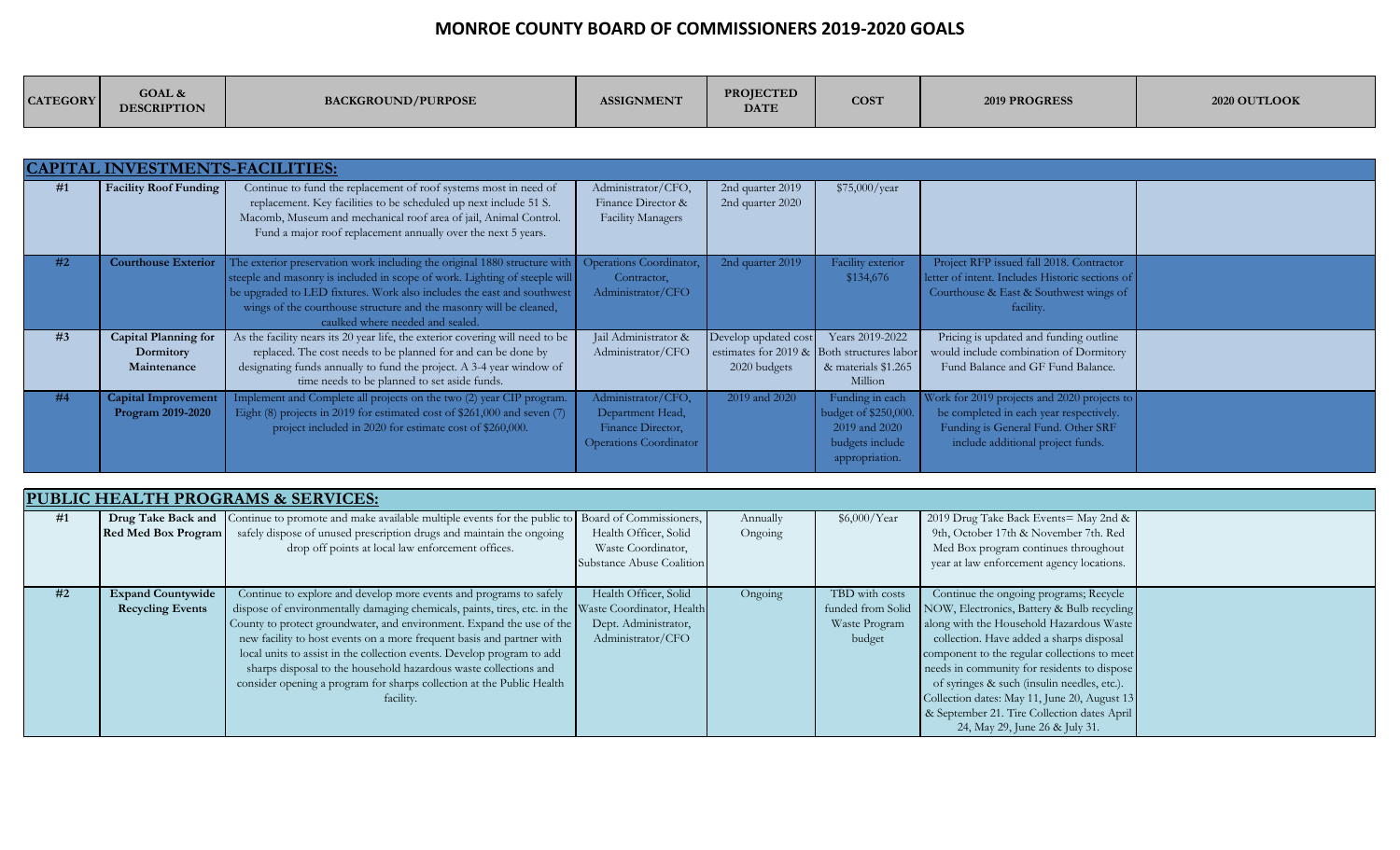| <b>CATEGORY</b> | <b>GOAL &amp;</b><br><b>DESCRIPTION</b>                                               | <b>BACKGROUND/PURPOSE</b>                                                                                                                                                                                                                                                                                                                                                             | <b>ASSIGNMENT</b>                                                                  | <b>PROJECTED</b><br><b>DATE</b>              | <b>COST</b>                                                                                        | <b>2019 PROGRESS</b>                                                                                                                                                                        | 2020 OUTLOOK                                                                               |
|-----------------|---------------------------------------------------------------------------------------|---------------------------------------------------------------------------------------------------------------------------------------------------------------------------------------------------------------------------------------------------------------------------------------------------------------------------------------------------------------------------------------|------------------------------------------------------------------------------------|----------------------------------------------|----------------------------------------------------------------------------------------------------|---------------------------------------------------------------------------------------------------------------------------------------------------------------------------------------------|--------------------------------------------------------------------------------------------|
| #3              | Develop 3 year<br><b>Community Health</b><br><b>Improvement Plan</b>                  | Work with community partners through the Building Healthy<br>Communities Coalition (BHC) to create a three (3) year health<br>improvement plan and determine the priority areas of focus. Plan will be<br>developed based on the most recent Community Health Assessment data<br>from 2018. From plan, develop plan of action and implementation<br>strategies for targeted programs. | Health Officer                                                                     | Begin in 2019 and<br>ongoing through<br>2021 | Paid for with grant<br>funding and in<br>partnership with<br>ProMedica Monroe<br>Regional Hospital | followed by three (3) additional work<br>sessions to identify activities, programs and<br>goals. Progress on the plan will occur<br>quarterly with all partners at regular BHC<br>meetings. | Held the first CHIP meeting. This is to be On-going effort and part of annual programming. |
| #4              | Provide Analysis of<br><b>Current Program and</b><br>Services for<br>Autopsies/Morgue | Examine the current operations and provision of services for autopsies<br>and how the shared services agreement with Wayne County works. The<br>shared services include costs for morgue and medical examiner. Analysis<br>will look at the program over a period of time and compare to what it<br>would cost to stand up a facility, staffing and operational costs.                | Public Health Officer,<br>Legal Counsel, Medical<br>Examiner,<br>Administrator/CFO | 3rd Quarter                                  | No cost as staff will<br>prepare the analysis                                                      |                                                                                                                                                                                             |                                                                                            |

|    | GOVERNANCE/INTERGOVERNMENTAL/OPERATIONS:                                          |                                                                                                                                                                                                                                                                                                                                                                                                                                                                                                                                          |                                                                                                                                                           |                                                                     |                                                                 |                                                                                                                                                                                                                                                                 |                                                                                                                                                |  |  |  |
|----|-----------------------------------------------------------------------------------|------------------------------------------------------------------------------------------------------------------------------------------------------------------------------------------------------------------------------------------------------------------------------------------------------------------------------------------------------------------------------------------------------------------------------------------------------------------------------------------------------------------------------------------|-----------------------------------------------------------------------------------------------------------------------------------------------------------|---------------------------------------------------------------------|-----------------------------------------------------------------|-----------------------------------------------------------------------------------------------------------------------------------------------------------------------------------------------------------------------------------------------------------------|------------------------------------------------------------------------------------------------------------------------------------------------|--|--|--|
| #1 | <b>Strategic Planning with</b><br><b>City of Monroe</b>                           | Participate with City of Monroe in strategic discussions/planning for<br>redevelopment of the central government area of the downtown business Chairman, Vice-Chairman,<br>district. Other ideas and concepts as determined to be viable could<br>include plans for other parking beyond the 32 car lot for parking and<br>access to government center, possible expansion for jail, and long-term<br>needs for Court operations in Courthouse.                                                                                          | County Working Group of Milestones dependent<br><b>Physical Resources</b><br>Committee Chairman,<br>Chief Judge,<br>Administrator/CFO &<br>City Officials | upon further<br>engagement with City<br>and County.                 | Subject to City<br>Proposals and<br>beneficial use by<br>County | The two organizations have previously met<br>to exchange ideas and possible partnerships.<br>The City-County-Historical Society property<br>exchange came from the initial discussions.<br>Other ideas would be formulated into<br>proposals for consideration. |                                                                                                                                                |  |  |  |
| #2 | <b>Indigent Defense</b><br><b>System Plan</b><br>Implementation<br>Standards #1-4 | In conjunction with Chief Judges of District & Circuit Courts, implement<br>the plan that was approved by the MIDC along with all of the<br>supplemental conditions and reporting. Includes new standards of the<br>Michigan Indigent Defense Commission Act (House Bills 5842-5846).<br>Plan has to be developed and implemented within 180 days of receipt of<br>funds from MIDC (Funds received Dec. 12, 2018)                                                                                                                        | Administrator/CFO,<br>Chief Judges, Court<br>Administrator, County<br>Clerk, Finance Director                                                             | 180 following first<br>payment of funds by<br>State. June 12, 2019. | <b>Indirect Costs TBD</b><br><b>Direct Costs TBD</b>            | Monroe County Indigent Defense Plan<br>Approved by Commission April 20, 2018.<br>Fund 259 created as part of 2019 budget<br>resolution to account for all proceeds and<br>disbursements for MIDC Act.                                                           | Expect Standards #5-8 to be implemented in<br>2020 following the work in 2019 for<br>implementing, reporting and monitoring<br>Standards #1-4. |  |  |  |
| #3 | <b>Monitor Pension and</b><br><b>OPEB Reform</b><br>Legislation                   | Address new and modified requirements for local units of government<br>under PA 202 of 2017; Protecting Local Government Retirement &<br>Benefits Act. the provision of benefits and the financial obligations. New<br>in 2019 will be revised reporting to Treasury & includes standard<br>assumptions for valuations of both OPEB & Pension that may be<br>different from actuary's assumptions but requires additional valuation<br>work and cost. Ongoing reporting on the status of OPEB and progress in<br>funding the obligation. | Administrator/CFO,<br>Finance Director, Board<br>of Commissioners                                                                                         |                                                                     | No additional cost<br>identified at this time                   |                                                                                                                                                                                                                                                                 |                                                                                                                                                |  |  |  |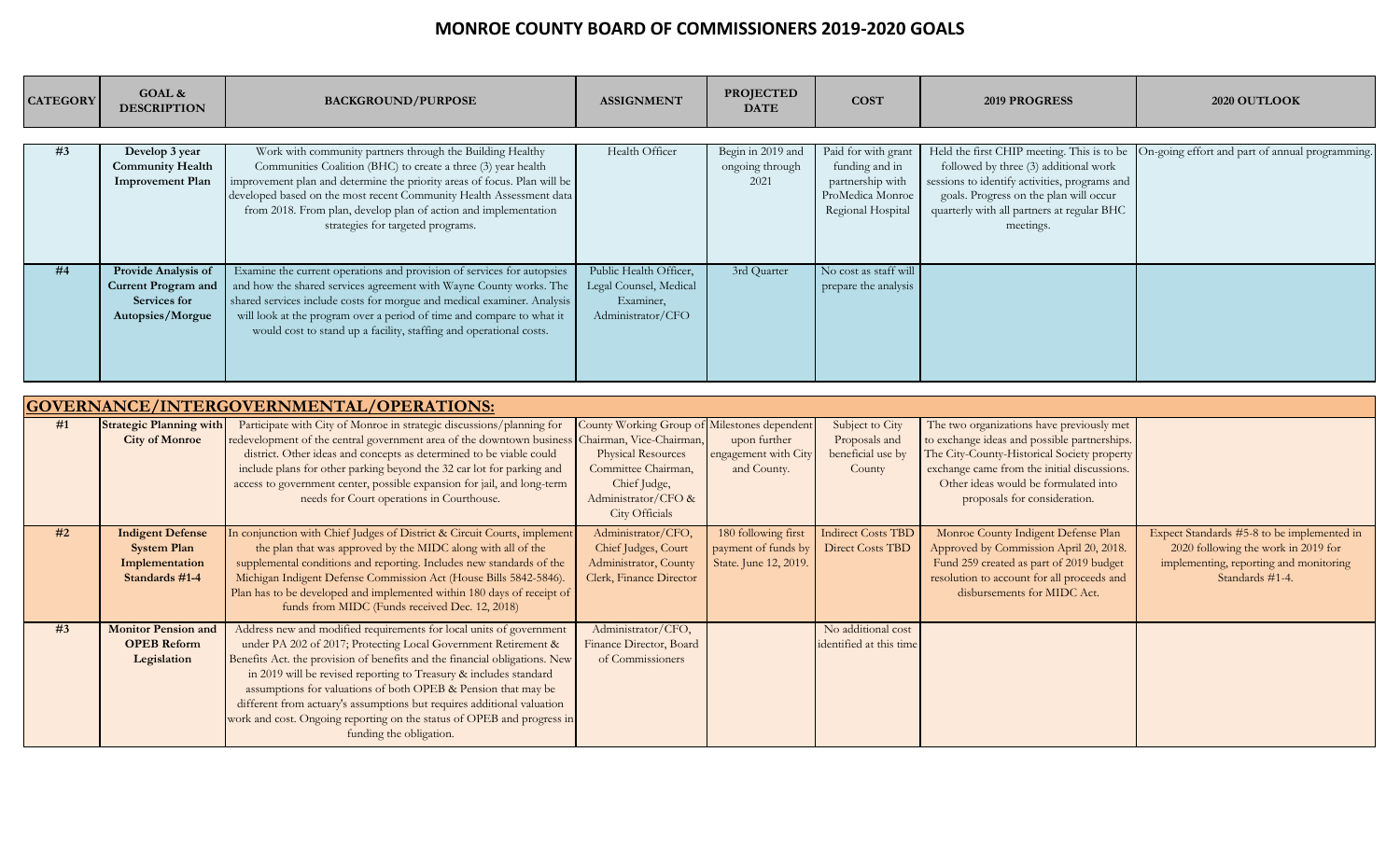| <b>CATEGORY</b> | GOAL &<br><b>DESCRIPTION</b>                                                                         | <b>BACKGROUND/PURPOSE</b>                                                                                                                                                                                                                                                                                                                                                                                | <b>ASSIGNMENT</b>                                                                | <b>PROJECTED</b><br><b>DATE</b>                                                                                    | <b>COST</b>                                                                                                                                                                          | <b>2019 PROGRESS</b>                                                                                                                                                                                                                    | 2020 OUTLOOK                                                                                                                                                                                                                                |
|-----------------|------------------------------------------------------------------------------------------------------|----------------------------------------------------------------------------------------------------------------------------------------------------------------------------------------------------------------------------------------------------------------------------------------------------------------------------------------------------------------------------------------------------------|----------------------------------------------------------------------------------|--------------------------------------------------------------------------------------------------------------------|--------------------------------------------------------------------------------------------------------------------------------------------------------------------------------------|-----------------------------------------------------------------------------------------------------------------------------------------------------------------------------------------------------------------------------------------|---------------------------------------------------------------------------------------------------------------------------------------------------------------------------------------------------------------------------------------------|
| #4              | <b>Monitor Monroe</b><br><b>Pension and Retiree</b><br><b>Health Care Trusts</b>                     | Continue to receive monthly reports on the investment performance of<br>both trusts. Beyond the monthly reporting, receive annual actuarial<br>valuations on the plans and monitoring the overall performance to meet<br>objectives and long term financial goals. 2019 combined employer<br>contributions to both funds is \$13.65 million (Pension=\$6.7 M;<br>$RHC = $6.9$ M).                        | Board Chairman,<br>Administrator/CFO                                             | Monthly Reporting<br>supplemented with<br>Annual Written<br>Report                                                 | No additional cost.                                                                                                                                                                  | On a monthly basis, the summary<br>investment reports of both Trusts are<br>reported to BOC. Annual investment<br>performance net of fees is reported in<br>February once investment data from year<br>end is received.                 |                                                                                                                                                                                                                                             |
| #5              | <b>Update Monroe County</b><br><b>Employee Retirement</b><br><b>System Ordinance</b>                 | The pension ordinance was last updated in 2000. The ordinance is in<br>need of legal counsel review and drafting updated language, formatting<br>and providing clarity in the administration of the ordinance. With varied<br>post employment benefits to different employee groups and within<br>employee groups, ensuring the ordinance is up to date is necessary.                                    | Benefit Counsel, Board of<br>Commissioners, HR<br>Director,<br>Administrator/CFO | 1st Draft in 1st<br>Quarter.<br>Revised/final draft<br>2nd quarter                                                 | Will include direct<br>and indirect costs.                                                                                                                                           |                                                                                                                                                                                                                                         |                                                                                                                                                                                                                                             |
| #6              | <b>Create Additional</b><br><b>Models of Retirement</b><br><b>Options for Voluntary</b><br>Selection | Develop models for alternatives to current pension benefit that<br>employees may consider as voluntary options to choose from. The<br>current single option plan may not be the best option for all employees<br>depending on individual financial needs. The model's financial impact<br>would be within the current total compensation amounts and be cost<br>neutral to employer.                     | Administrator/CFO &<br><b>Board of Commissioners</b>                             | 2nd & 3rd quarter is<br>most likely time<br>frame when models<br>will be available                                 | Cost of models<br>would not be an<br>additional cost. The<br>services of actuary i<br>estimated at \$15-<br>\$20,000.                                                                | Board approved work to be done to create<br>the voluntary models. The pension board<br>went through a new actuary and the new<br>actuary was retained late last year and the<br>models would be developed by the pension<br>actuary.    |                                                                                                                                                                                                                                             |
| #7              | <b>Employee Relations</b>                                                                            | Ensure equitable treatment of employee groups in establishing wages and Board of Commissioners<br>benefits for active and post employment compensation programs.<br>Continue to align total compensation to resources of County and within<br>the other funding/appropriations priorities. Continue to utilize internal<br>and external comparables of total compensation to base future<br>adjustments. | HR Director, Labor<br>Counsel,<br>Administrator/CFO                              | Ongoing<br>2019-3 CBA's<br>expiring (21 Full<br>Time);<br>2020-5 CBA's<br>expiring (109 Full<br>Time; 9 Part Time) | TBD with each CB.                                                                                                                                                                    | All but one (1) CBA that expired in 2018<br>have been re-negotiated and ratified.                                                                                                                                                       | Continue with next round of negotiations for<br>CBA's that expire 12/31/2019. There will be<br>three (3) employee groups for a total of 21<br>employees. Five (5) CBA's, with 103 full time and<br>9 part time employees expire 12/31/2020. |
| #8              | <b>Measure Health Care</b><br><b>Preventative Care</b><br><b>Incentive Program</b><br><b>Results</b> | At year-end, review the results of the financial incentives offered to<br>employees and dependents through health care program paying cash gift<br>cards for scheduling and conducting annual health check up with<br>primary care physician and enrolling in on-line health assessment<br>program.                                                                                                      | Human Resources<br>Director, Board of<br>Commissioners                           | Measure throughout<br>year with focus on<br>annual results                                                         | TBD from number<br>of participants for<br>cash incentive. ROI<br>in improved<br>employee/dependent<br>health and earlier<br>detection of<br>illness/disease and<br>treatment program | Program developed in 2018 and employees<br>have been provided with direct mailing<br>information on how to take advantage of<br>the program. Effective January 1, 2019<br>program available for employees to begin<br>participating in. |                                                                                                                                                                                                                                             |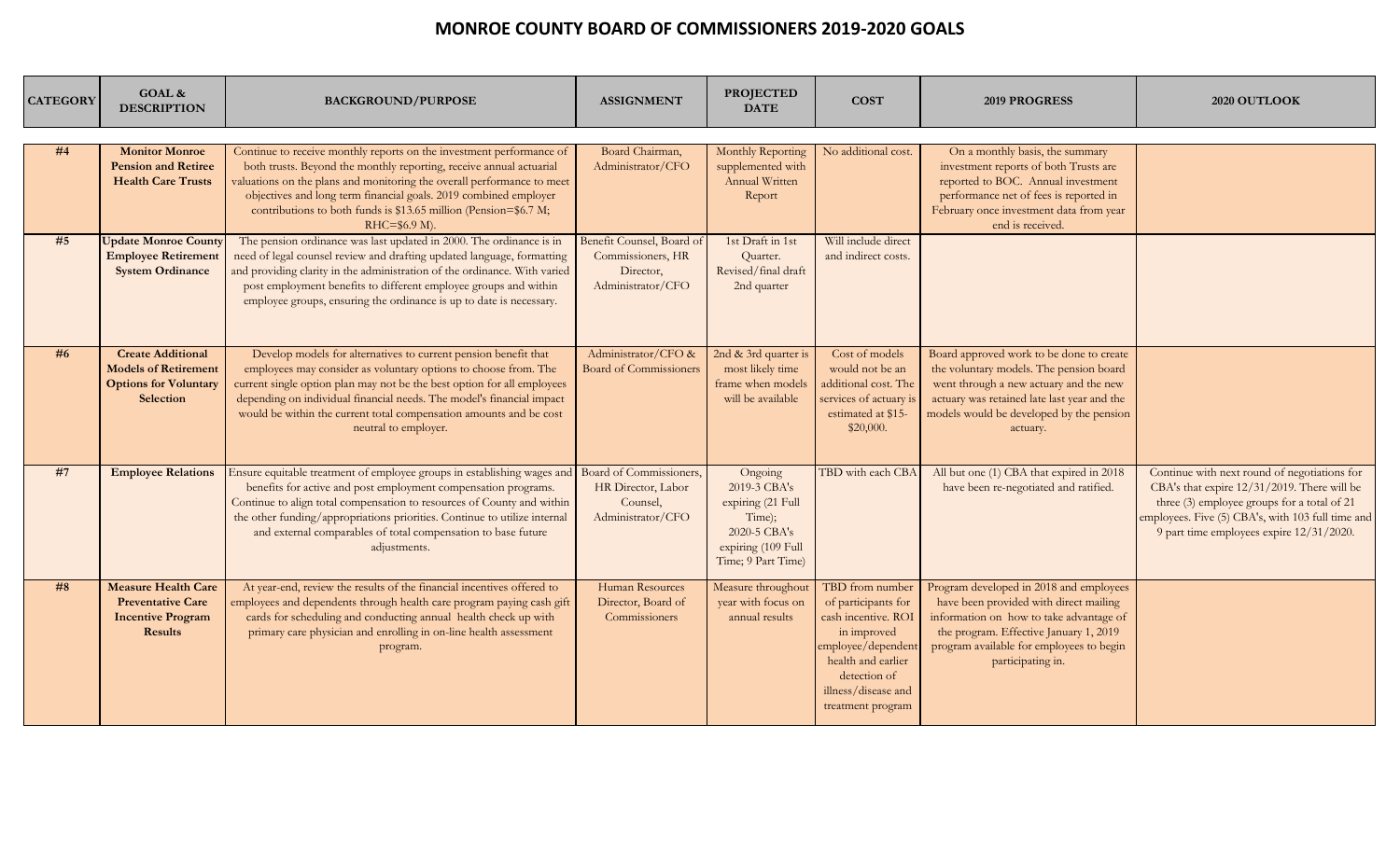| <b>CATEGORY</b> | GOAL &<br><b>DESCRIPTION</b>                                                                                                         | <b>BACKGROUND/PURPOSE</b>                                                                                                                                                                                                                                                                                                                                                                                                                                                                                                                                                                                                                                          | <b>ASSIGNMENT</b>                                                                                                                                                    | <b>PROJECTED</b><br><b>DATE</b>                                                                         | <b>COST</b>                                                                                                                    | <b>2019 PROGRESS</b>                                                                                                                                                                                          | 2020 OUTLOOK                                                                                                                                                                                                        |
|-----------------|--------------------------------------------------------------------------------------------------------------------------------------|--------------------------------------------------------------------------------------------------------------------------------------------------------------------------------------------------------------------------------------------------------------------------------------------------------------------------------------------------------------------------------------------------------------------------------------------------------------------------------------------------------------------------------------------------------------------------------------------------------------------------------------------------------------------|----------------------------------------------------------------------------------------------------------------------------------------------------------------------|---------------------------------------------------------------------------------------------------------|--------------------------------------------------------------------------------------------------------------------------------|---------------------------------------------------------------------------------------------------------------------------------------------------------------------------------------------------------------|---------------------------------------------------------------------------------------------------------------------------------------------------------------------------------------------------------------------|
| #9              | Governance<br>Structure/Office &<br>Department<br>Reorganizations                                                                    | Continue to evaluate the purpose, legal requirements, size and overall<br>function and benefit of boards and commissions of the County in the<br>modern era of government. Continue to encourage and incentivize<br>Offices/Departments to look for new organizational structures and<br>staffing. Changes that will deliver public services and meet operational<br>needs that can be done at lower costs thereby freeing up funds for<br>investing in the organization are primary goals. Any residual work related<br>to by-laws, review of legal context of changes will be performed by legal<br>counsel to ensure changes are authorized under Michigan law. | Board of Commissioners,<br>Legal Advisor,<br>Administrator/CFO and<br>Existing Board and<br>Commission Chairs,<br>Judiciary, Elected Officials<br>& Department Heads | Ongoing throughout<br>2019 & 2020                                                                       | No costs identified<br>Past efforts have<br>yielded savings that<br>have allowed for<br>additional staff to<br>meet workloads. | Examples include creating Operations<br>Committee and numerous reorganizations<br>developed and adopted in ongoing yearly<br>basis.                                                                           |                                                                                                                                                                                                                     |
| #10             | <b>Senior Services</b>                                                                                                               | Monitor the overall performance of the delivery of senior services in the<br>County and receive from the Commission on Aging a report and<br>implementation plan for the levy of the additional .25 mills. Included will<br>be the timing of the levy and what changes or enhancements in service<br>delivery and population served.                                                                                                                                                                                                                                                                                                                               | COA Director, COA<br>Chairman, Board<br>Chairman,<br>Administrator/CFO                                                                                               | Report from COA<br>end of 2nd quarter<br>each year as part of<br>establishing overall<br>millage rates. | No Cost to County<br>Budget                                                                                                    | COA Director and COA Bd. Chairman<br>presentation to BOC on 5/16. BOC set<br>millage at .062 of .25 mills for supplemental<br>voted millage plus existing .50 mills. Total<br>levy amount \$3.2 million.      | Completed for next budget cycle and in<br>compliance with statute for establishing millage<br>rates.                                                                                                                |
| #11             | <b>Shared Services/Joint</b><br><b>Services</b>                                                                                      | Explore further the value opportunities when presented, for citizens with<br>County leading an expanded menu of shared services with other local<br>units of government. Including but not limited to GIS, economic<br>development, information technology, law enforcement,<br>recycling/environmental programs.                                                                                                                                                                                                                                                                                                                                                  | Board Chairman,<br>Administrator/CFO                                                                                                                                 | <b>TBD</b>                                                                                              | TBD from any<br>specific framework<br>of shared service                                                                        | Year to date discussions focused on shared<br>law enforcement efforts for report writing, in<br>car communications and GIS.                                                                                   | Bedford Local Unit agreement extended, GIS<br>underway, jointly working on law enforcement<br>records management, economic development is<br>expanding.                                                             |
| #12             | <b>Financial Position</b>                                                                                                            | Continue to maintain the County's financial position through sound<br>financial management practices, fiscal restraint and targeted investments<br>in the organization and staff resources. Maintain the County's AA credit<br>rating and use the budget to fund the goals and priorities of the Board in<br>a sensible and forward looking view of available resources.                                                                                                                                                                                                                                                                                           | <b>Board of Commissioners,</b><br>Administrator/CFO,<br><b>Finance Director</b>                                                                                      | Ongoing effort.                                                                                         | No Cost                                                                                                                        | Moody's upgraded County's GOLT bond<br>rating to Aa2 February 16, 2017.Standard &<br>Poor's rating is AA effective 12/4/2014.<br>2017 Audit and CAFR delivered to BOC<br>June 20 including operating results. | No change and ratings remain unchanged.<br>Bedford Twp. and Village of S. Rockwood issued<br>debt 2nd quarter 2018 with leverage of County<br>Credit Rating. Moody's issued comments<br>11/6/2018 affirming rating. |
| #13             | <b>Reach Outcome with</b><br><b>DTE Energy &amp; Taxing</b><br>Jurisdictions on Coal<br>Burner & Fermi Plant's<br><b>Tax Appeals</b> | Continue assisting local taxing jurisdictions in reaching a resolution with<br>DTE concerning the property tax appeals of the coal burner and nuclear<br>power plants. Goal would be to resolve prior to any proceedings at the<br>tax tribunal. Continue leading the team of local units of government and<br>schools who are stakeholders in the tax appeal.                                                                                                                                                                                                                                                                                                     | Administrator/CFO,<br>Board of Commissioners,<br><b>Equalization Director</b>                                                                                        | 2nd & 3rd quarter i<br>most likely time<br>frame when<br>independent<br>valuations will be<br>available | Cost provided in<br>ocal unit agreement<br>to share in defense<br>costs based on<br>allocated value.<br>\$43,000 per year.     |                                                                                                                                                                                                               |                                                                                                                                                                                                                     |
| #14             | Act on partnership<br>request with City of<br>Monroe to develop<br>housing project on<br>existing County owned<br>32 car parking lot | The City of Monroe along with a developer has presented a project that<br>would provide for the construction of a multi tenant, 4 story housing<br>structure providing up to 50 housing units consisting of 1, 2 and 3<br>bedroom units offering housing for missing middle housing typologies<br>within the City of Monroe. The County would need to sell its 32 car<br>parking lot and the City would need to replace the parking capacity under<br>a Memorandum of Understanding.                                                                                                                                                                               | Administrator/CFO,<br><b>Board of Commissioners</b>                                                                                                                  | 1st quarter as the<br>application to<br>MSHDA is due<br>April 1                                         | No cost proposal to<br>County. County<br>would need to work<br>with City to find<br>replacement parking.                       |                                                                                                                                                                                                               |                                                                                                                                                                                                                     |